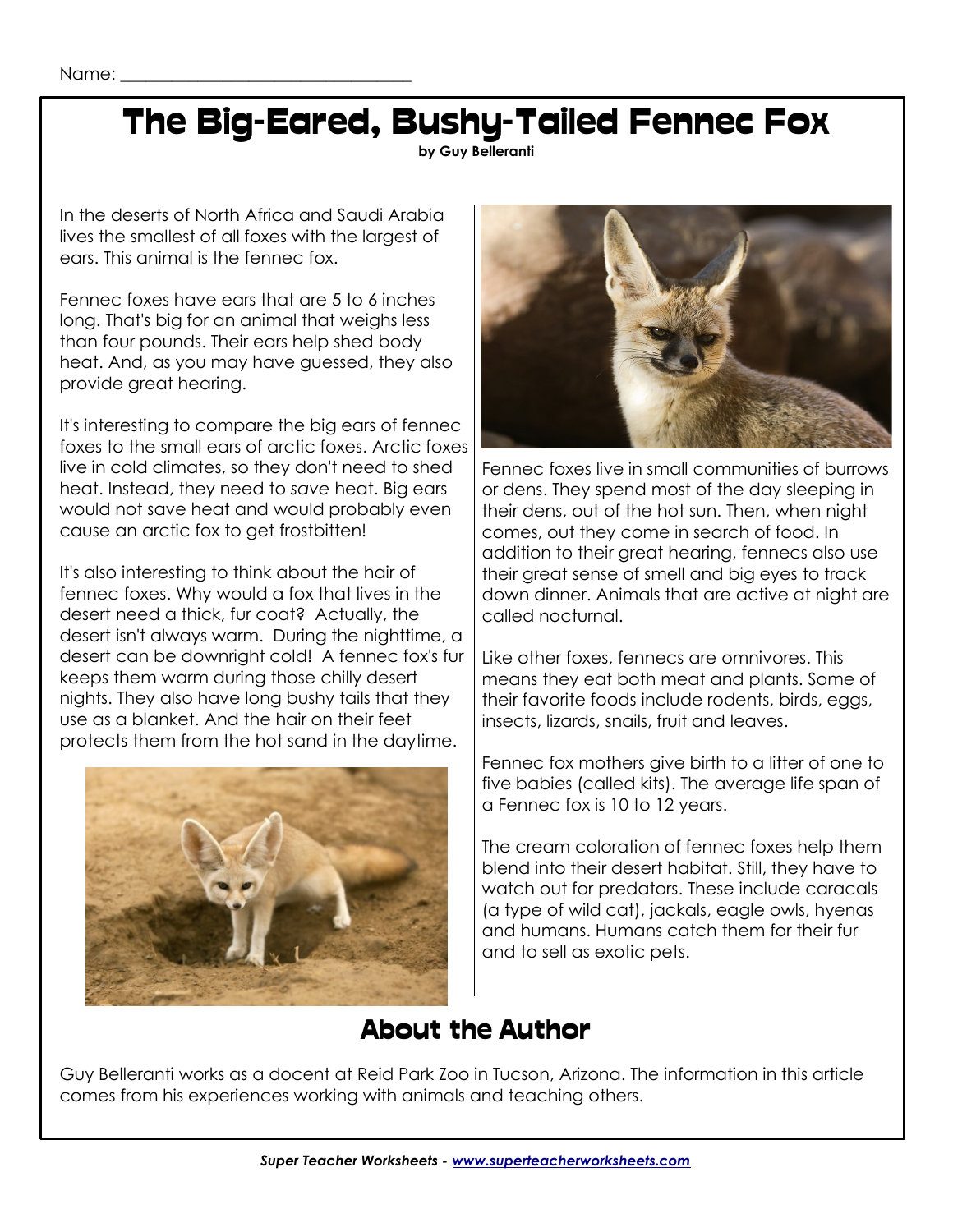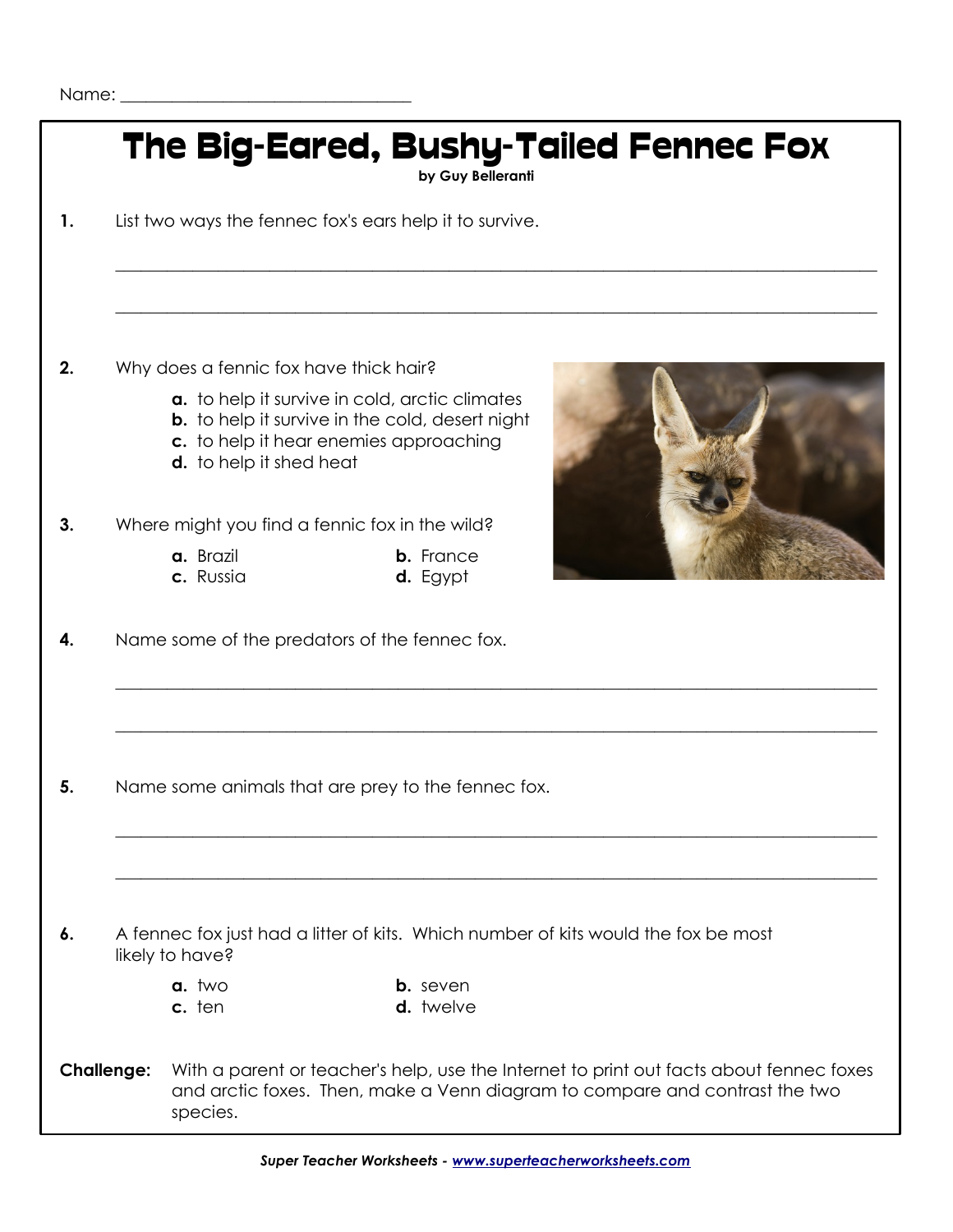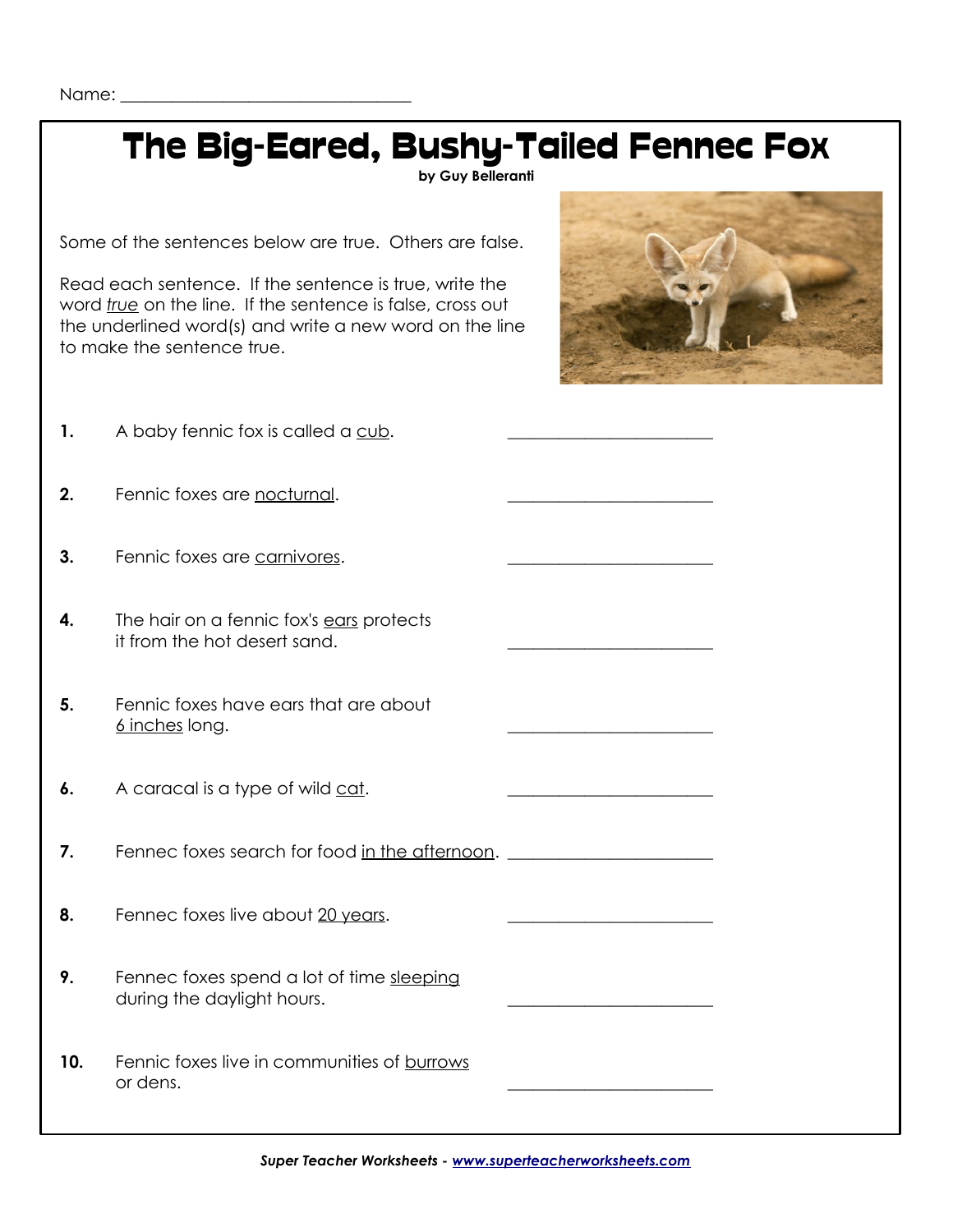# **A Mighty Flier**

**by Kelly Hashway**

What is two inches tall, can hover in mid-air, and flies in every direction including backwards? It's not an insect. The answer is the bee hummingbird.

Most hummingbirds are about three to five inches long. But the bee hummingbird is only five centimeters, or approximately two inches, making it the smallest species of bird alive today. Really it isn't bigger than a large insect. But don't let its tiny body fool you. This



bird is a fierce flier. It can beat its wings up to 80 times per second. If you ever see one in flight, you'll notice its wings are just a blur to the human eye. Hummingbirds are also the only vertebrates that can hover in one place. Add to that being able to fly backwards and upside down, and these creatures are amazing flying machines.

And being a master flier isn't the only one of the bee hummingbird's talents. The bee hummingbird does a great job performing its part in plant reproduction. During the course of a single day, the bee hummingbird can visit up to 1,500 flowers. And just like a bee, when the bee hummingbird drinks nectar from the flowers, pollen is transferred from the flower to the bird's body. This pollen is carried to the next flower. Transferring pollen from one flower to another helps plants make seeds.

Besides drinking nectar, bee hummingbirds eat insects. In fact, they eat about half their body mass each day. But what's more impressive is that they drink eight times their body mass every day. This is why they live in areas where there are gardens and shrubbery. These tiny birds are found primarily in Cuba, but some have been spotted in Jamaica and Haiti as well.

Despite its size, there's no arguing that the bee hummingbird is a mighty flier.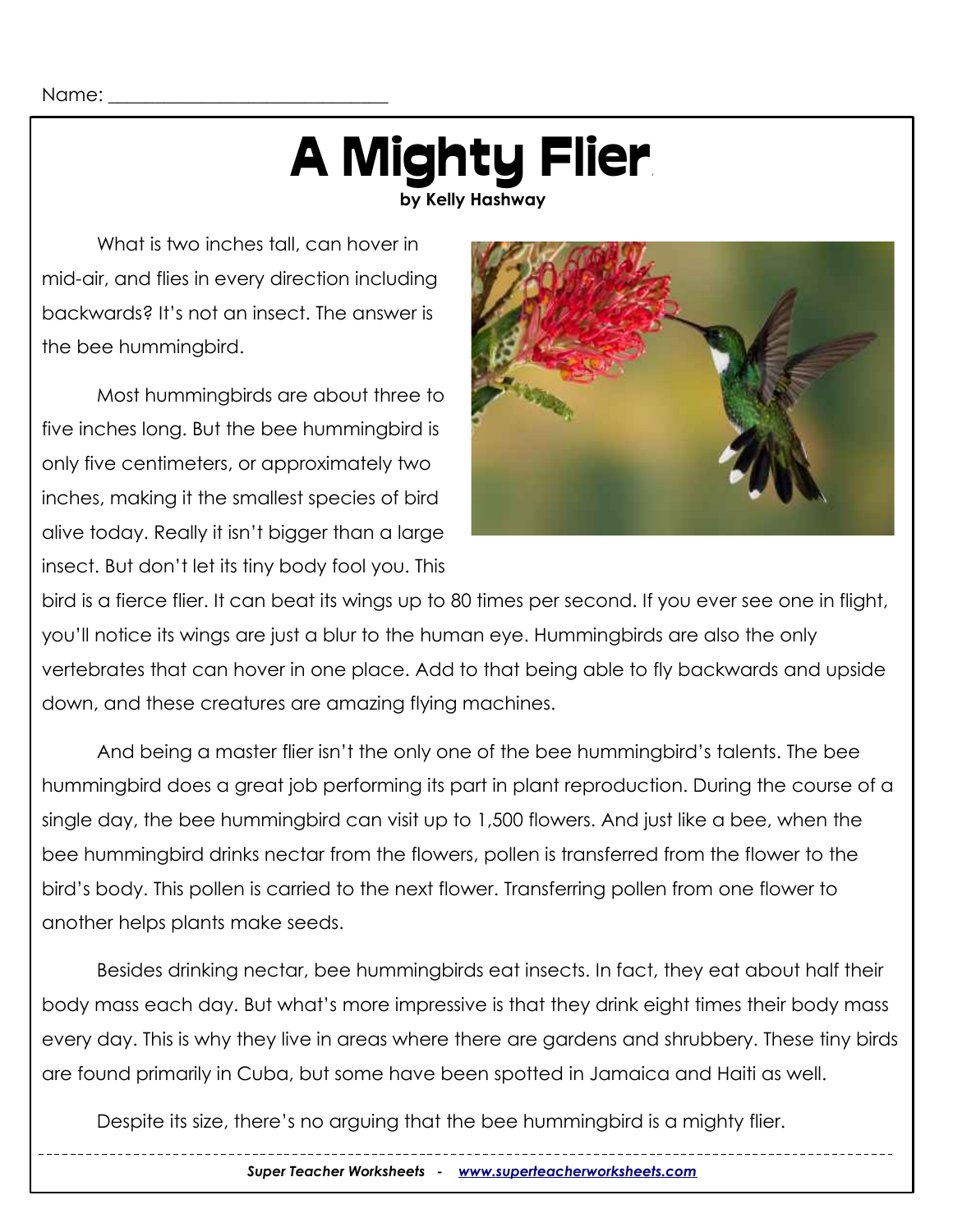|                      |                                                     | How do hummingbirds help flowering plants?                                                                                                                                         |
|----------------------|-----------------------------------------------------|------------------------------------------------------------------------------------------------------------------------------------------------------------------------------------|
| a.<br>b.<br>C.<br>d. | They drink pollen in the flowers.                   | They give the flowering plants energy.<br>They help flowering plants make seeds and reproduce.<br>They build their nests in flowering plants.                                      |
|                      | The bee hummingbird is about as large as            |                                                                                                                                                                                    |
| a.<br>C.             | a flea<br>a dragonfly                               | <b>b.</b> a bee<br><b>d.</b> a sparrow                                                                                                                                             |
|                      | would look blurry. Why?                             | If you ever see a hummingbird in flight, you may have a difficult time seeing the wings. They                                                                                      |
|                      |                                                     |                                                                                                                                                                                    |
| a.                   | What do hummingbirds drink?<br>pollen<br>c. flowers | <b>b.</b> insects<br>d. nectar                                                                                                                                                     |
|                      |                                                     | In which countries do bee hummingbirds live?                                                                                                                                       |
|                      |                                                     | If a bee hummingbird weighed 2 grams, about how many grams of liquid would it drink in<br>a day? Use your math skills to figure out the answer. Show your work in the space below. |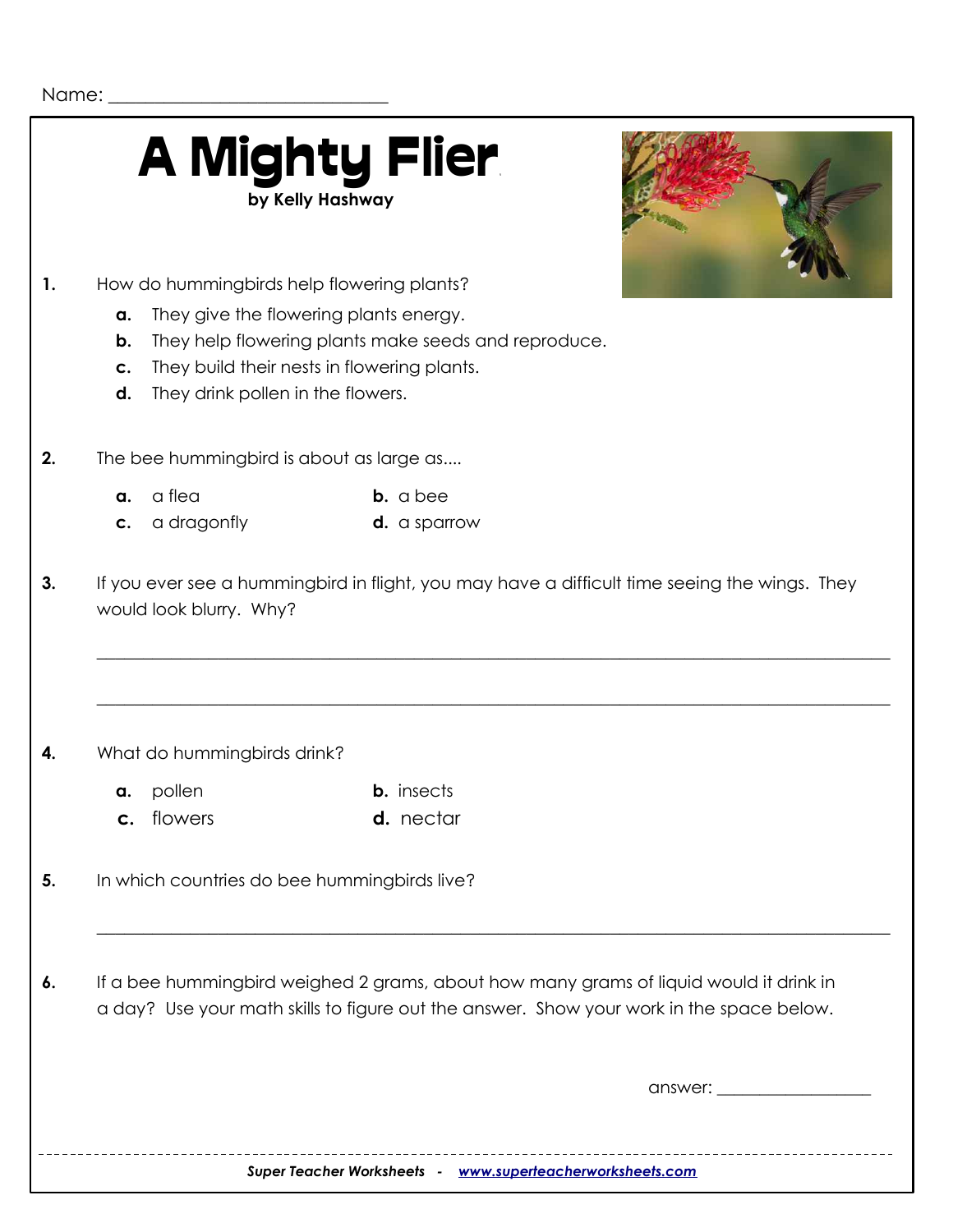Name: \_\_\_\_\_\_\_\_\_\_\_\_\_\_\_\_\_\_\_\_\_\_\_\_\_\_\_\_\_\_

|                                                    | <b>A Mighty Flier</b><br>by Kelly Hashway                                                                                                                            |
|----------------------------------------------------|----------------------------------------------------------------------------------------------------------------------------------------------------------------------|
|                                                    | The scrambled words below are vocabulary words from the<br>article. Unscramble each word and write it on the line.<br>Please be sure each word is spelled correctly. |
| <u> 1989 - Johann Barbara, martxa alemaniar a</u>  | lirmoyeaxatpp<br>hint: about; roughly; estimated number                                                                                                              |
| 2.                                                 | batveeetrsr                                                                                                                                                          |
|                                                    | <b>hint:</b> animals with backbones                                                                                                                                  |
| 3.                                                 | tearnc                                                                                                                                                               |
|                                                    | <b>hint:</b> sweet liquid inside of flowers                                                                                                                          |
|                                                    | elpnol                                                                                                                                                               |
|                                                    | <b>hint:</b> powdery dust in flowers that is used to help them<br>reproduce                                                                                          |
| 5.<br>the control of the control of the control of | fandtseerrr                                                                                                                                                          |
|                                                    | hint: moved                                                                                                                                                          |
|                                                    | $a$ s $m$ s                                                                                                                                                          |
|                                                    | <b>hint:</b> amount of matter something is made of; can be<br>measured in pounds, ounces, grams, or kilograms                                                        |
|                                                    |                                                                                                                                                                      |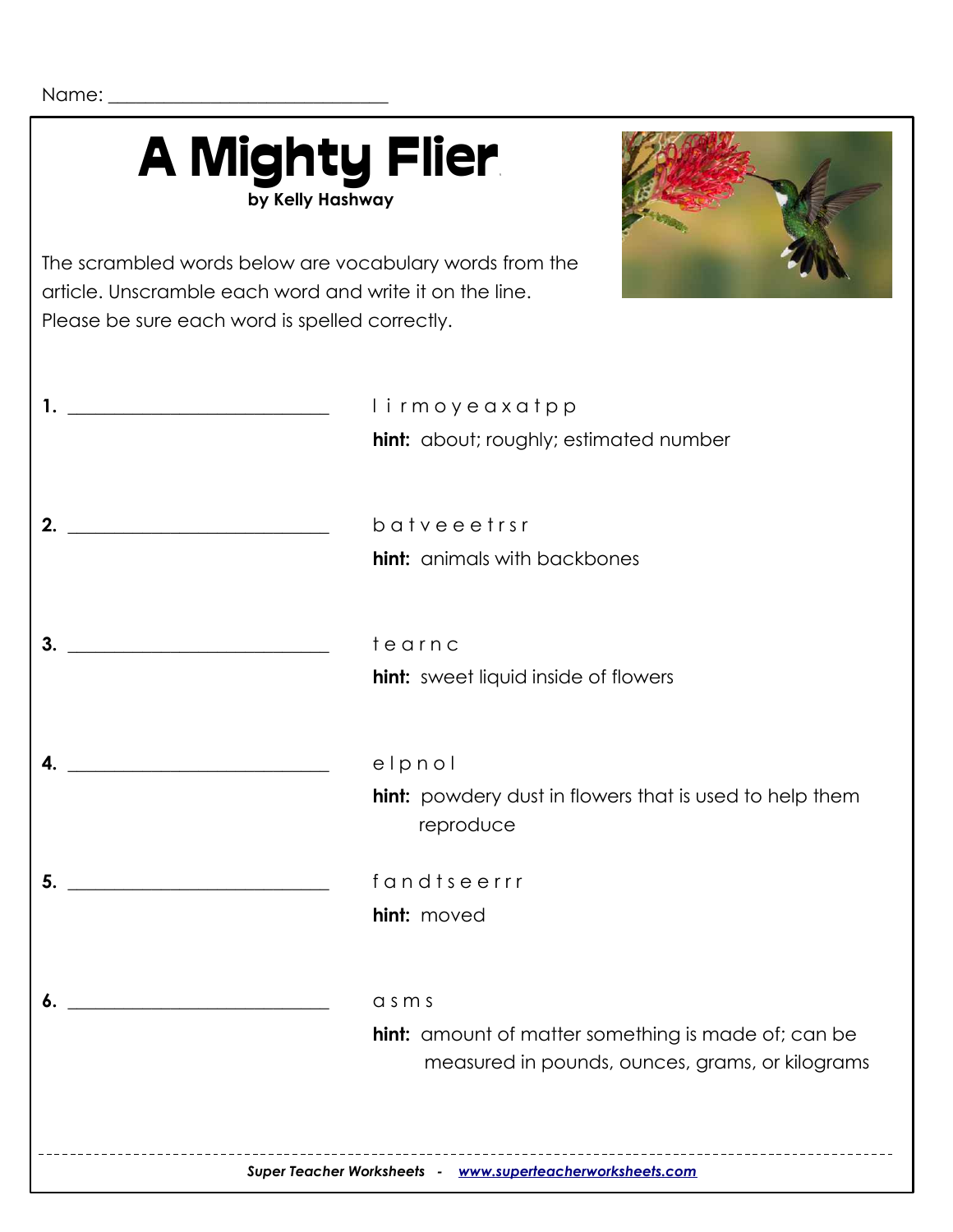### A Mighty Flier by Kelly Hashway

In the article, "A Mighty Flier," you learned about the world's smallest bird, the bee hummingbird.

Write a short essay in which you compare and contrast the hummingbird to any other type of bird. In your writing, list five ways the hummingbird is similar to other bird you chose. Then, list five ways a hummingbird is different from the other bird.



| ---------------------------<br>-------------------<br>Super Teacher Worksheets - www.superteacherworksheets.com |  |  |  |  |
|-----------------------------------------------------------------------------------------------------------------|--|--|--|--|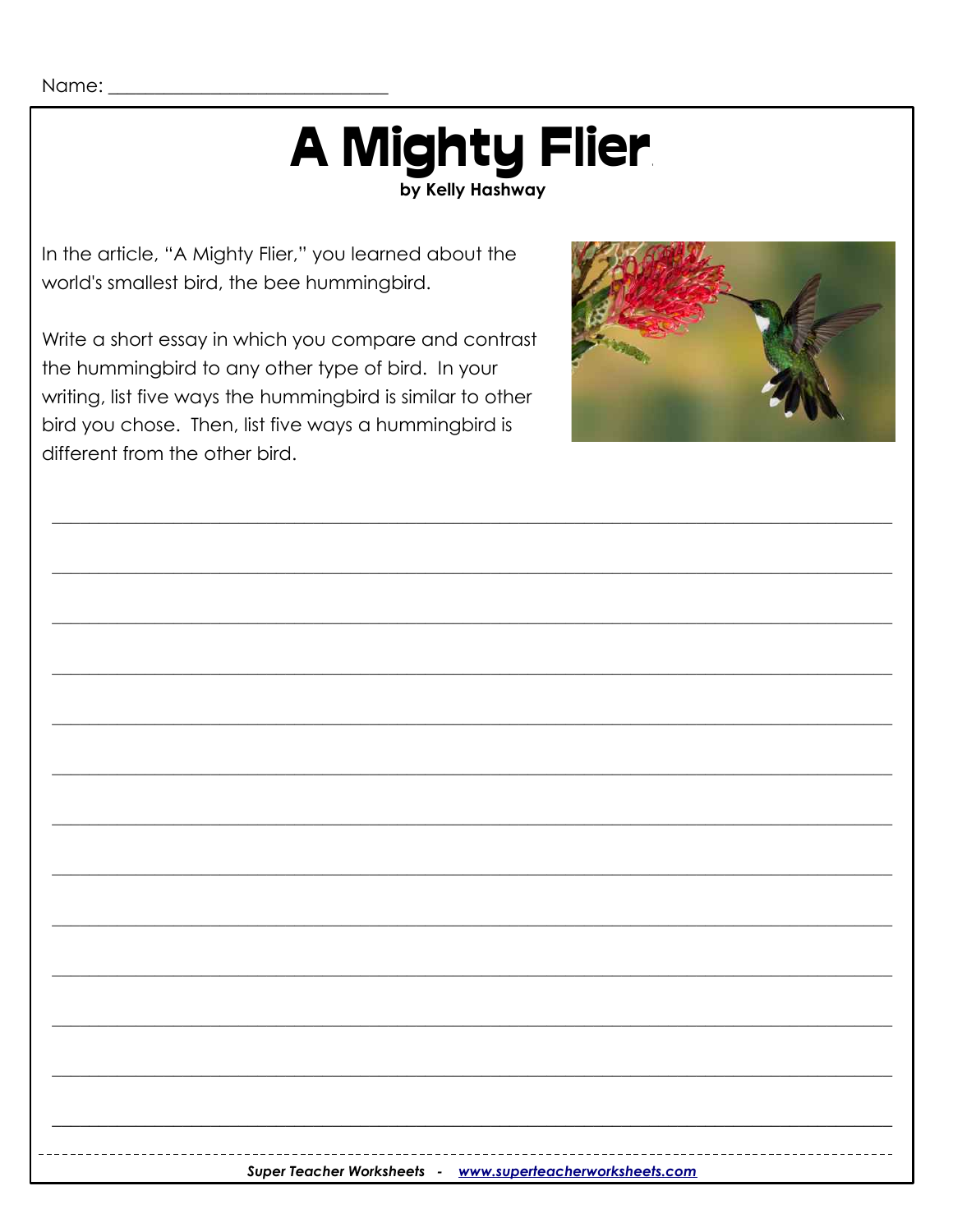### Quills and Thrills

**by Kelly Hashway**

Forests are homes to many animals. But there's one forest creature that gives off an odor and makes a rattling sound when it feels threatened. No, it's not a cross between a skunk and a rattlesnake. It's a porcupine.

Porcupines are covered with quills about 30,000 on average. The quills cover



most of the porcupine's body with the exception of the face, stomach, and the inside of the animal's legs. You probably know that rattlesnakes shake their tails to scare off predators. It's like a warning signal. Well, porcupines do something similar. When a porcupine is approached by a predator or is feeling threatened, it rustles its quills. This creates a rattling sound as a warning sign, telling other animals or even humans to back off. But the sound isn't the only warning. When a porcupine raises its quills like this, it produces an odor. So the animal uses both sound and smell to ward off enemies.

If a porcupine is attacked, its quills act as protection. You may have heard rumors that porcupines can shoot their quills at attackers. This isn't true. What actually happens is when a porcupine tenses the muscles around their quills and makes them stand up, the quills become loose. If an animal gets too close to the porcupine and brushes up against it, the quills will detach and stick into the attacker.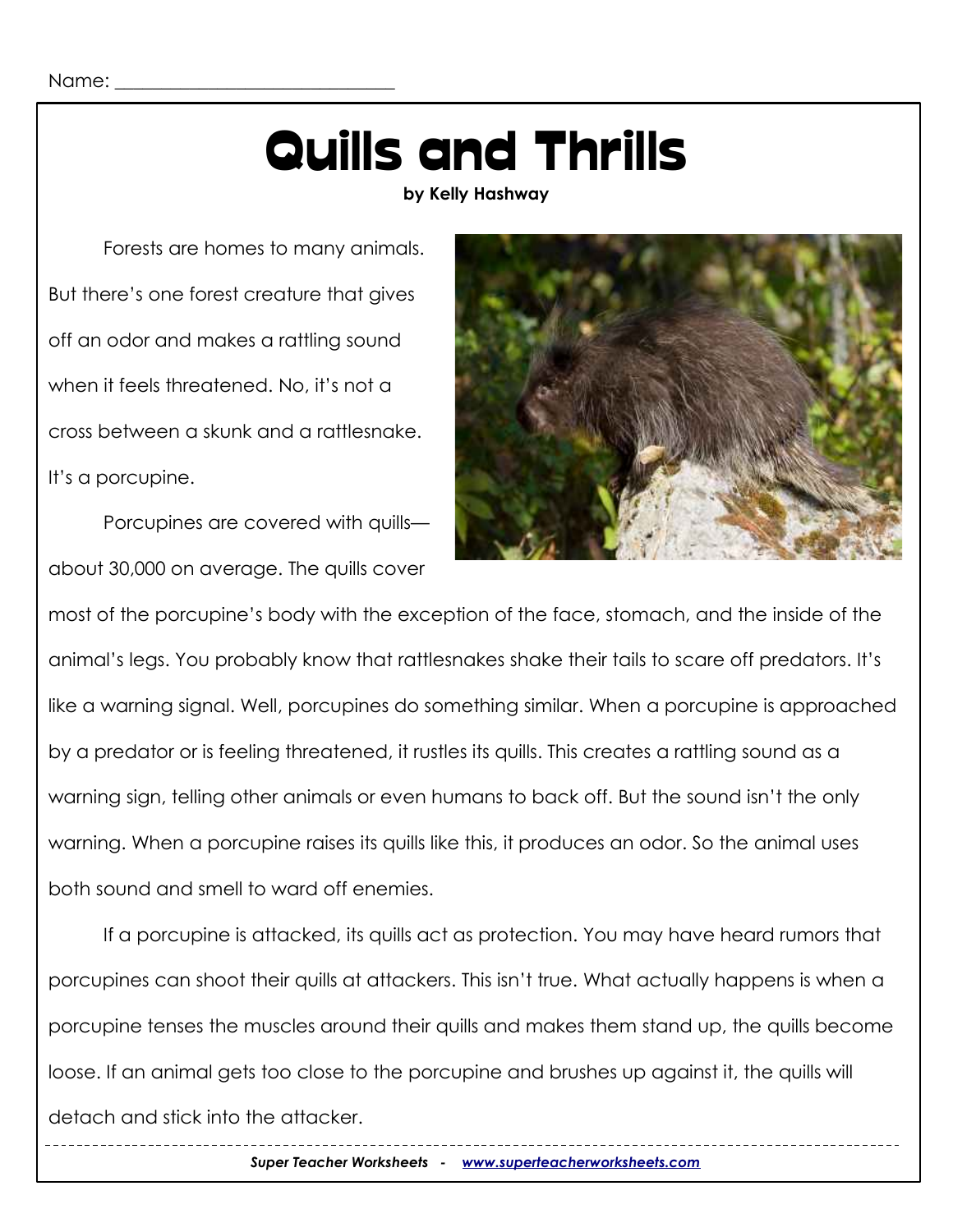

The quills aren't poisonous, but they have multiple layers of barbs like barbed wire, which makes them painful and sometimes difficult to remove because they embed themselves into the attacker's skin. But the interesting thing about quills is that they are coated with

antibiotic fatty acids that help speed up the healing process. Why? To protect the porcupine in case it accidentally pierces its own skin. A porcupine's quills will grow back after losing them, but it does take several months.

So if you ever find yourself in a forest, and you hear a rattling sound followed by a strange odor, beware. Finding yourself on the other end of a porcupine's quills may be more thrills than you're looking for.

#### About the Author



Kelly Hashway's latest book, *May the Best Dog Win,* is now available!<br>Best Dog Win! Dash has the perfect life until the Super Sweeper 5000 shows up. Sweeper runs all over the house sucking up the leftover food scraps, and he even his own room! But Dash won't give up his place as the favorite dog without a fight.

Hashway, Kelly. *May the Best Dog Win*. ISBN: 9780984589081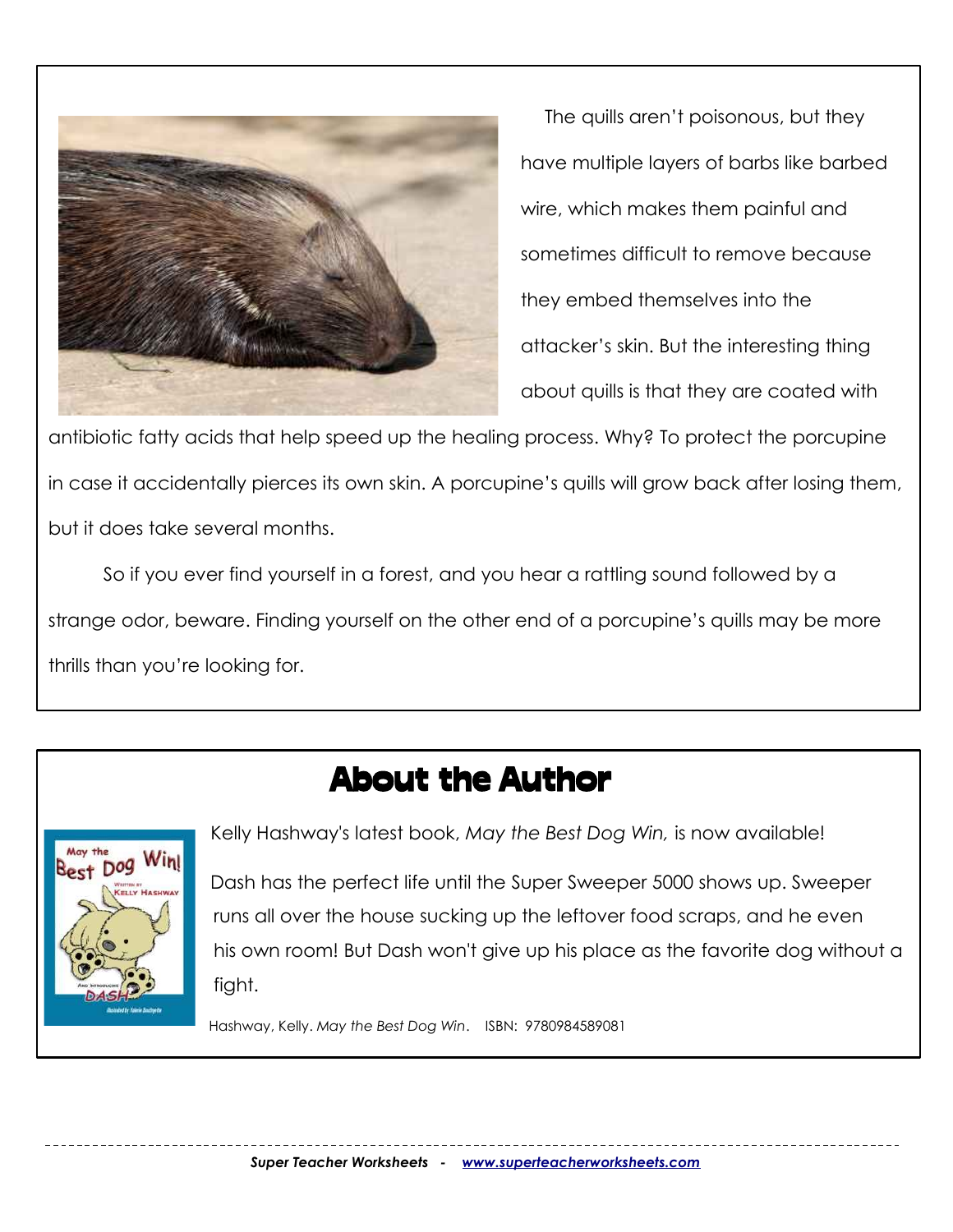### Quills and Thrills **by Kelly Hashway**



**1.** Which parts of a porcupine's body are not covered with quills?

**2.** When a porcupine is feeling threatened by a predator, what does it do?

\_\_\_\_\_\_\_\_\_\_\_\_\_\_\_\_\_\_\_\_\_\_\_\_\_\_\_\_\_\_\_\_\_\_\_\_\_\_\_\_\_\_\_\_\_\_\_\_\_\_\_\_\_\_\_\_\_\_\_\_\_\_\_\_\_\_\_\_\_\_\_\_\_\_\_\_\_\_\_\_\_\_\_\_\_\_\_\_\_\_\_

\_\_\_\_\_\_\_\_\_\_\_\_\_\_\_\_\_\_\_\_\_\_\_\_\_\_\_\_\_\_\_\_\_\_\_\_\_\_\_\_\_\_\_\_\_\_\_\_\_\_\_\_\_\_\_\_\_\_\_\_\_\_\_\_\_\_\_\_\_\_\_\_\_\_\_\_\_\_\_\_\_\_\_\_\_\_\_\_\_\_\_

- **a.** shoots quills at the predator
- **b.** makes a rattling sounds with its quills
- **c.** curls up in a ball
- **d.** thumps its tail on the ground
- **3.** A porcupine's quills are barbed. What does this mean?
	- **a.** They are poisonous to people and animals.
	- **b.** They are coated with antibiotic fatty acids.
	- **c.** They grow back when the porcupine loses them.
	- **d.** They get stuck in an enemy's skin.
- **4.** What is the author's purpose for writing this article.
	- **a.** to explain how porcupines eat, live, and play
	- **b.** to teach readers how porcupines defend themselves
	- **c.** to describe the life cycle of a porcupine
	- **d.** to entertain readers with a story about porcupines
- **5.** According to the information in the article, Which fact about porcupines in not true?
	- **a.** When a porcupine's quills stand up, they become loose.
	- **b.** When a porcupine raises its quills, it produces an odor.
	- **c.** Porcupines have about thirty thousand quills.
	- **d.** It takes several years for a porcupine to regrow lost quills.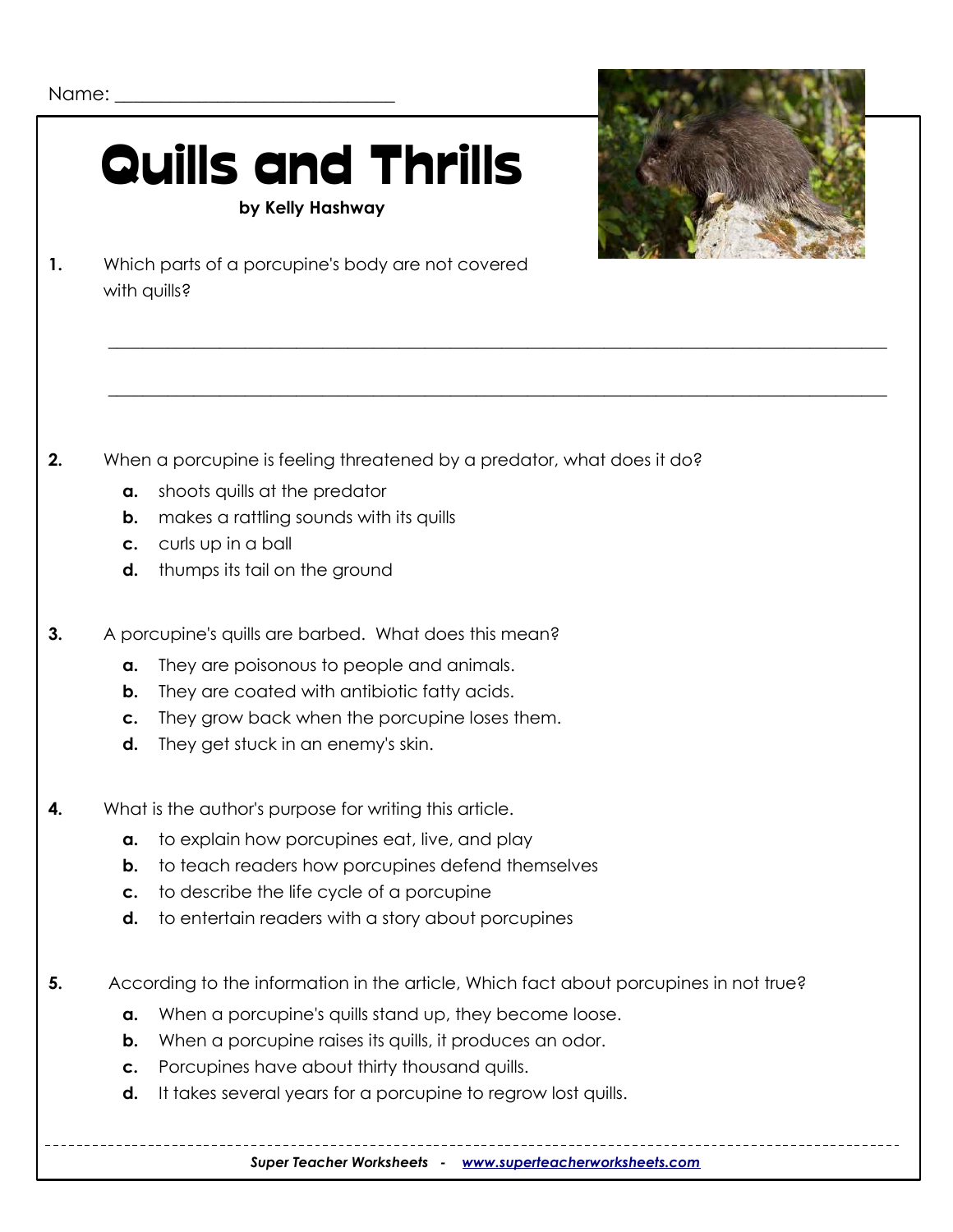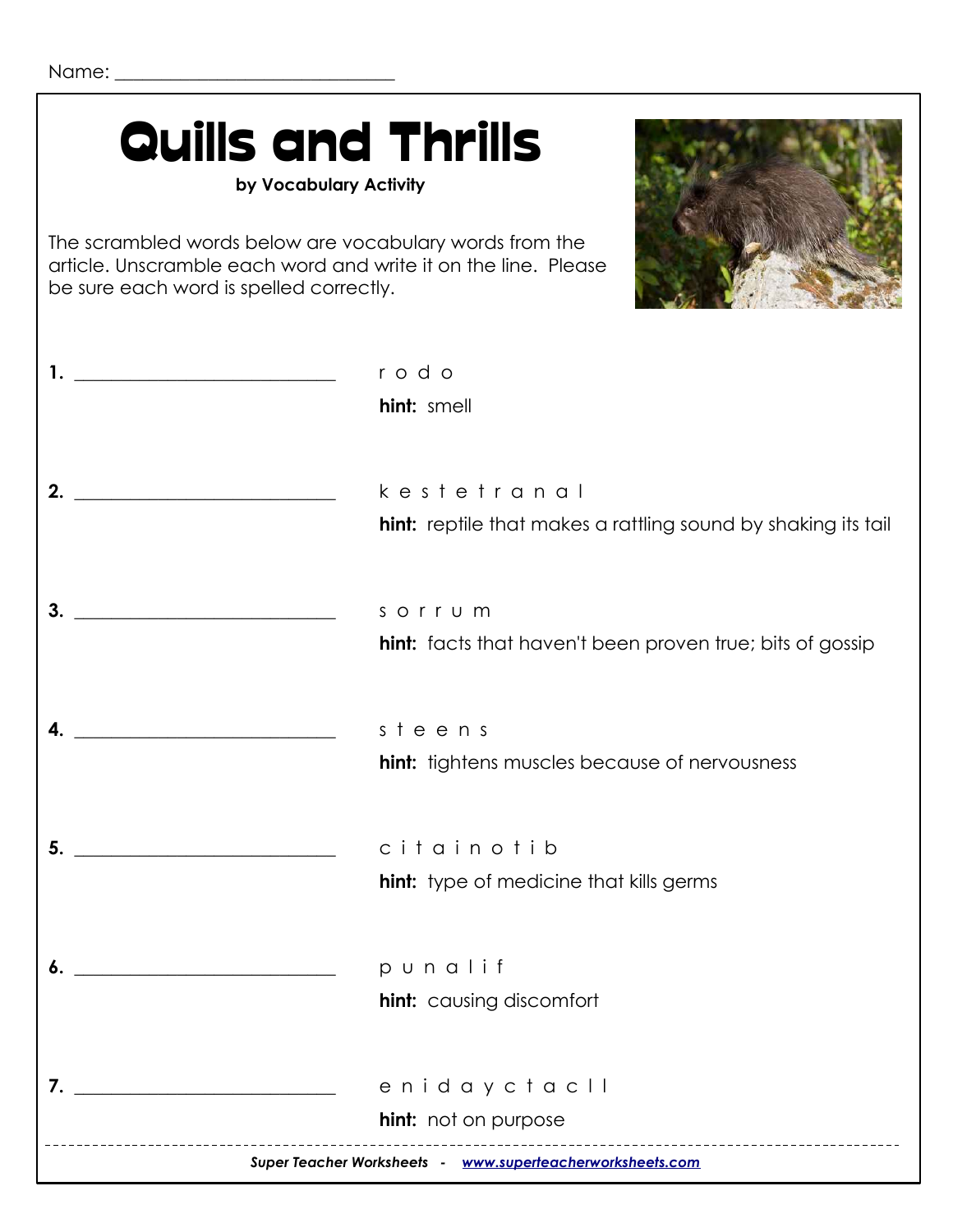## **Quills and Thrills**

by Kelly hashway



In the article, "Quills and Thrills," you learned how a porcupine protects itself from enemies in the wild.

Think of another animal that has a special way of protecting itself from predators. Describe the animal and explain how it protects itself.

|  | Super Teacher Worksheets - www.superteacherworksheets.com |
|--|-----------------------------------------------------------|
|  |                                                           |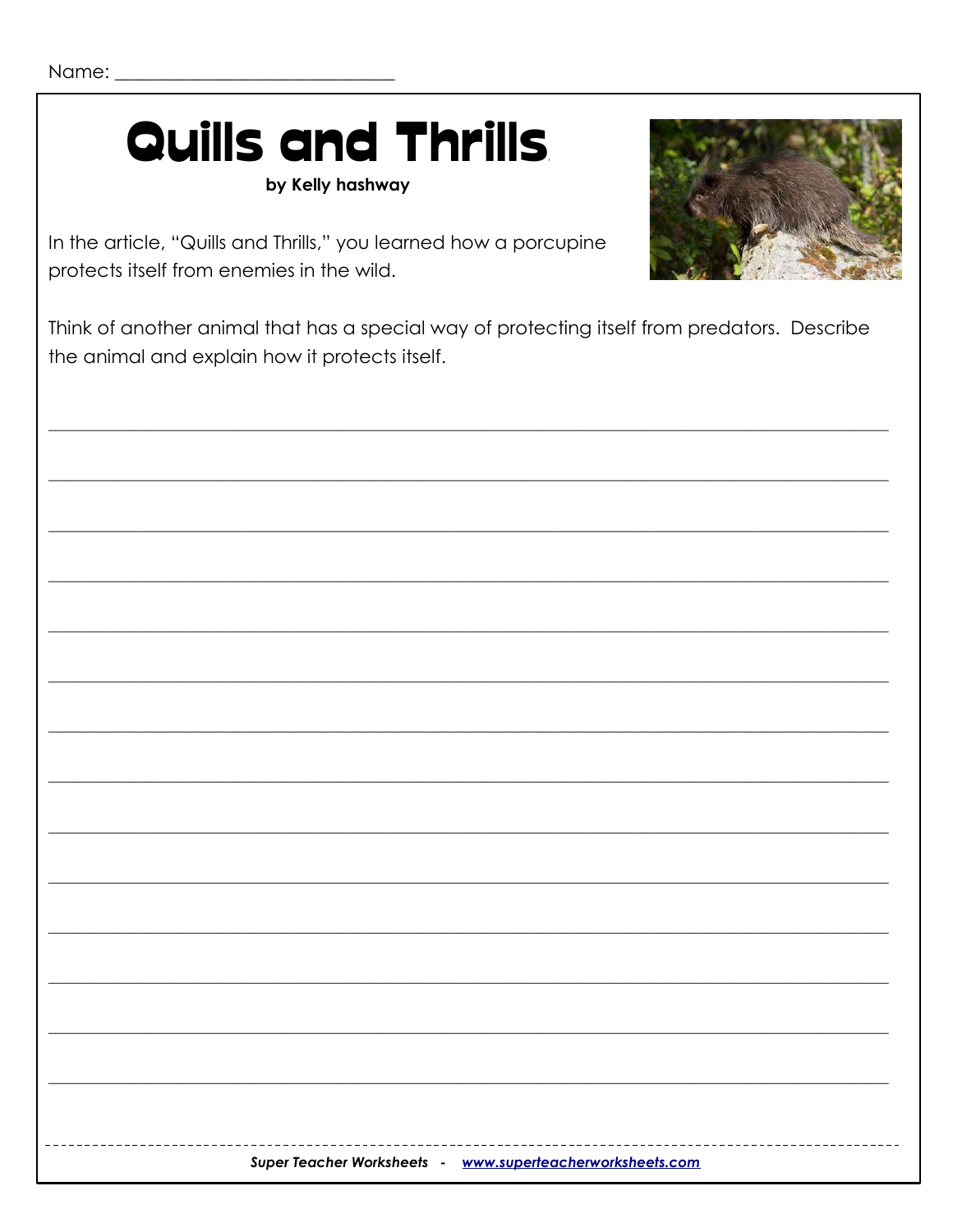## Talking About Penguins

#### **by Guy Belleranti**

Penguins are one of the world's most interesting birds. They waddle when they walk, and have flippers instead of wings. The bones in a penguin's flippers are heavier and more solid than those in the wings of a flying bird. This helps the penguin "fly" through the water.

The penguin's black back and white front has an important function, too -- camouflage in the water. Penguins blend in with the sea from above and with the sky from below. This makes it harder for predatory birds, leopard seals, sea lions, orcas and sharks to see them.



Emperor Penguin with Chick

Many people think all penguins live in the cold and ice of Antarctica. However, only 6 of the 17 species or types of

penguins live in Antarctica. The others live in parts of New Zealand, Australia, South Africa and South America and on the Falkland and Galapagos Islands.

Let's talk about two of the penguin species – the Emperor penguin of Antarctica and the Galapagos penguin of the Galapagos Islands.

The Emperor penguin is the world's largest penguin. Its oily outer feathers help keep it dry. Its dense inner down feathers and thick fat layer helps keep it warm. Emperor penguins also often huddle in groups to conserve heat.

A mother Emperor penguin lays only one egg at a time. After the mother Emperor penguin lays the egg she travels to open sea to feed on fish, squid and krill (shrimp-like ocean crustaceans). The father stays behind with the egg. He keeps it warm and protected by balancing it on his feet and covering it with feathered skin called a brood pouch. The mother returns two months later, regurgitates food for the newly hatched chick, then stays with it while the father goes out to sea to feed.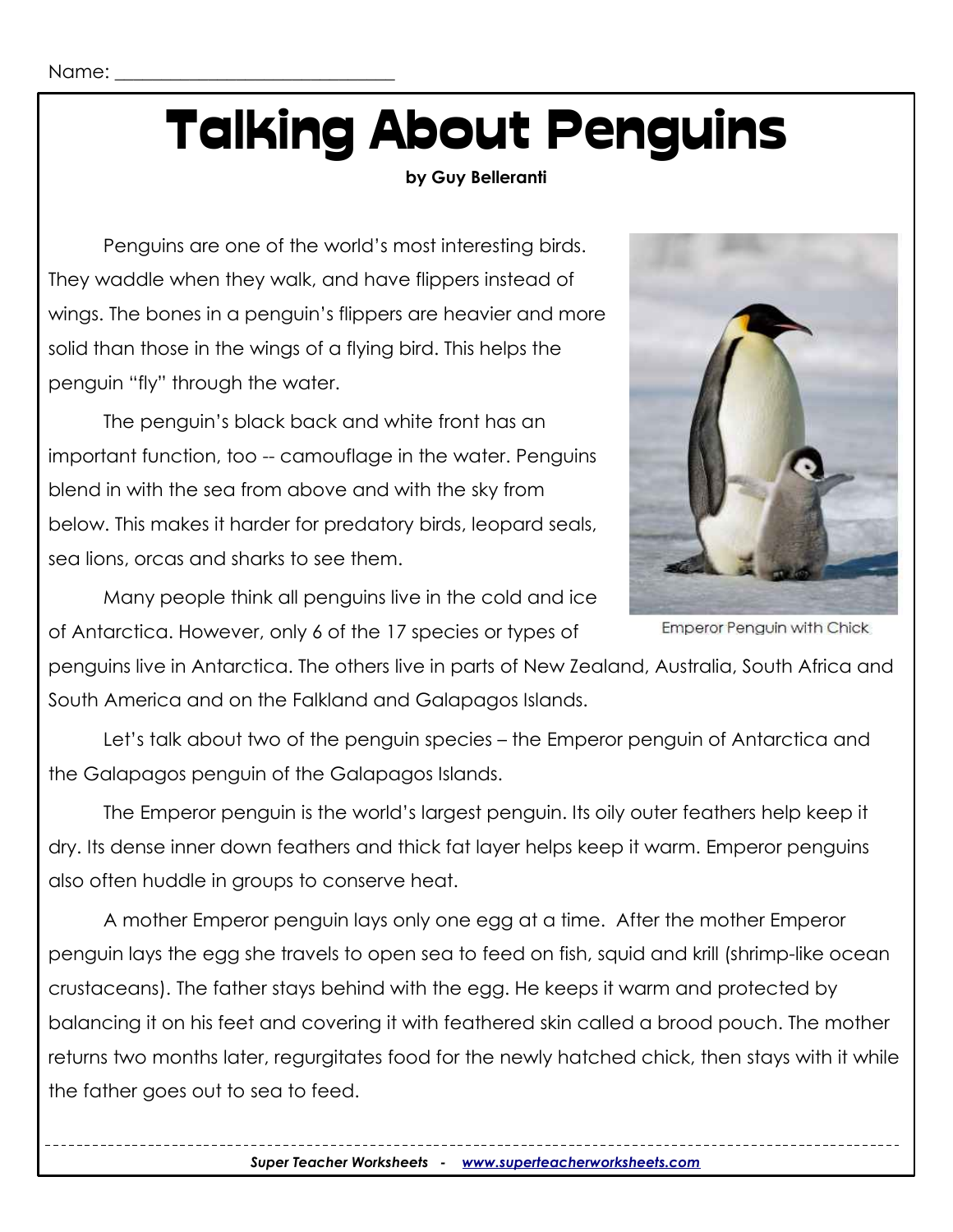The Galapagos penguin lives in an area much warmer than Antarctica. The Galapagos Islands are on the Equator, 600 miles west of the South American country of Ecuador. This is as far north as any penguin lives in the wild. The Galapagos penguin is one of the smallest and also one of the most endangered of all penguins. It shares the Galapagos Islands with many other unusual animals including the giant Galapagos tortoise and the blue-footed booby. Instead of having to stay warm the Galapagos penguin must find ways to stay cool. The best way is to spend the heat of day in cool water currents hunting small fish and krill. When a Galapagos penguin does get out of the water it often spreads its flippers to cool off. It might also pant like a



Galapagos Penguin

dog. And it shades its feet by standing with its body hunched forward.

This has just been a peek at penguins. To find out more visit your school and public libraries.

#### About the Author

Guy Belleranti works as a docent at the Reid Park Zoo in Tucson, Arizona. The information in this article comes from his experiences teaching children about the wild animals at the zoo.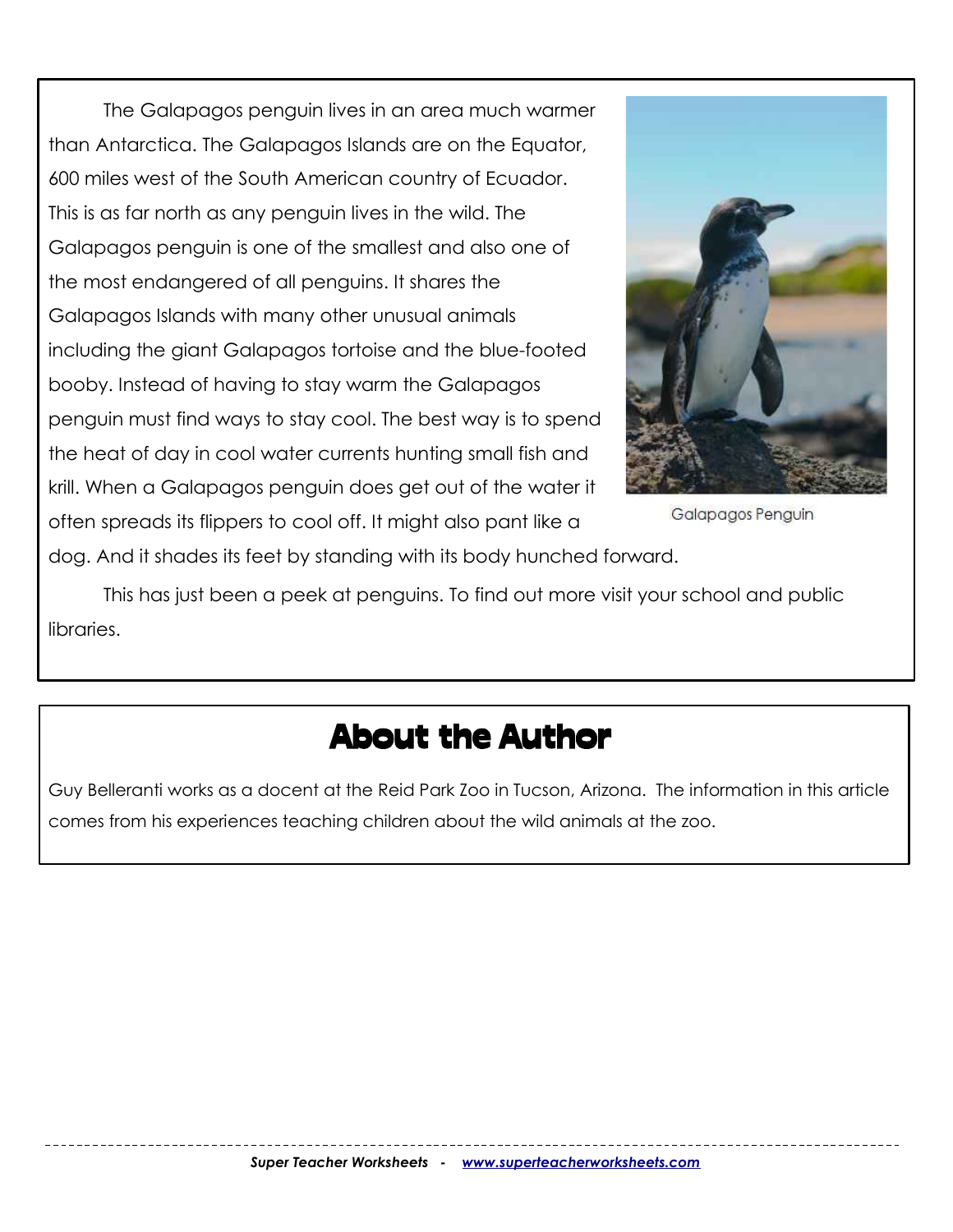

**4.** A sea lion might have a hard time seeing a penguin swimming in the water. Why?

- **a.** Sea lions cannot see the color black very well because it blends in with the snow and ice.
- **b.** When the sea lion looks up, the penguin's white belly blends in with the bright colors of the sky.

 $\_$  ,  $\_$  ,  $\_$  ,  $\_$  ,  $\_$  ,  $\_$  ,  $\_$  ,  $\_$  ,  $\_$  ,  $\_$  ,  $\_$  ,  $\_$  ,  $\_$  ,  $\_$  ,  $\_$  ,  $\_$  ,  $\_$  ,  $\_$  ,  $\_$  ,  $\_$  ,  $\_$  ,  $\_$  ,  $\_$  ,  $\_$  ,  $\_$  ,  $\_$  ,  $\_$  ,  $\_$  ,  $\_$  ,  $\_$  ,  $\_$  ,  $\_$  ,  $\_$  ,  $\_$  ,  $\_$  ,  $\_$  ,  $\_$  ,

- **c.** Penguins swim very fast and they look like a streak zooming through the water.
- **d.** A penguin becomes invisible when it swims in cold water.
- **5.** According to the information in the article, what three things does a Galapagos penguin do to cool off when it is too warm?

\_\_\_\_\_\_\_\_\_\_\_\_\_\_\_\_\_\_\_\_\_\_\_\_\_\_\_\_\_\_\_\_\_\_\_\_\_\_\_\_\_\_\_\_\_\_\_\_\_\_\_\_\_\_\_\_\_\_\_\_\_\_\_\_\_\_\_\_\_\_\_\_\_\_\_\_\_\_\_\_\_\_\_\_\_\_\_\_\_\_\_\_\_\_\_

 $\_$  ,  $\_$  ,  $\_$  ,  $\_$  ,  $\_$  ,  $\_$  ,  $\_$  ,  $\_$  ,  $\_$  ,  $\_$  ,  $\_$  ,  $\_$  ,  $\_$  ,  $\_$  ,  $\_$  ,  $\_$  ,  $\_$  ,  $\_$  ,  $\_$  ,  $\_$  ,  $\_$  ,  $\_$  ,  $\_$  ,  $\_$  ,  $\_$  ,  $\_$  ,  $\_$  ,  $\_$  ,  $\_$  ,  $\_$  ,  $\_$  ,  $\_$  ,  $\_$  ,  $\_$  ,  $\_$  ,  $\_$  ,  $\_$  ,

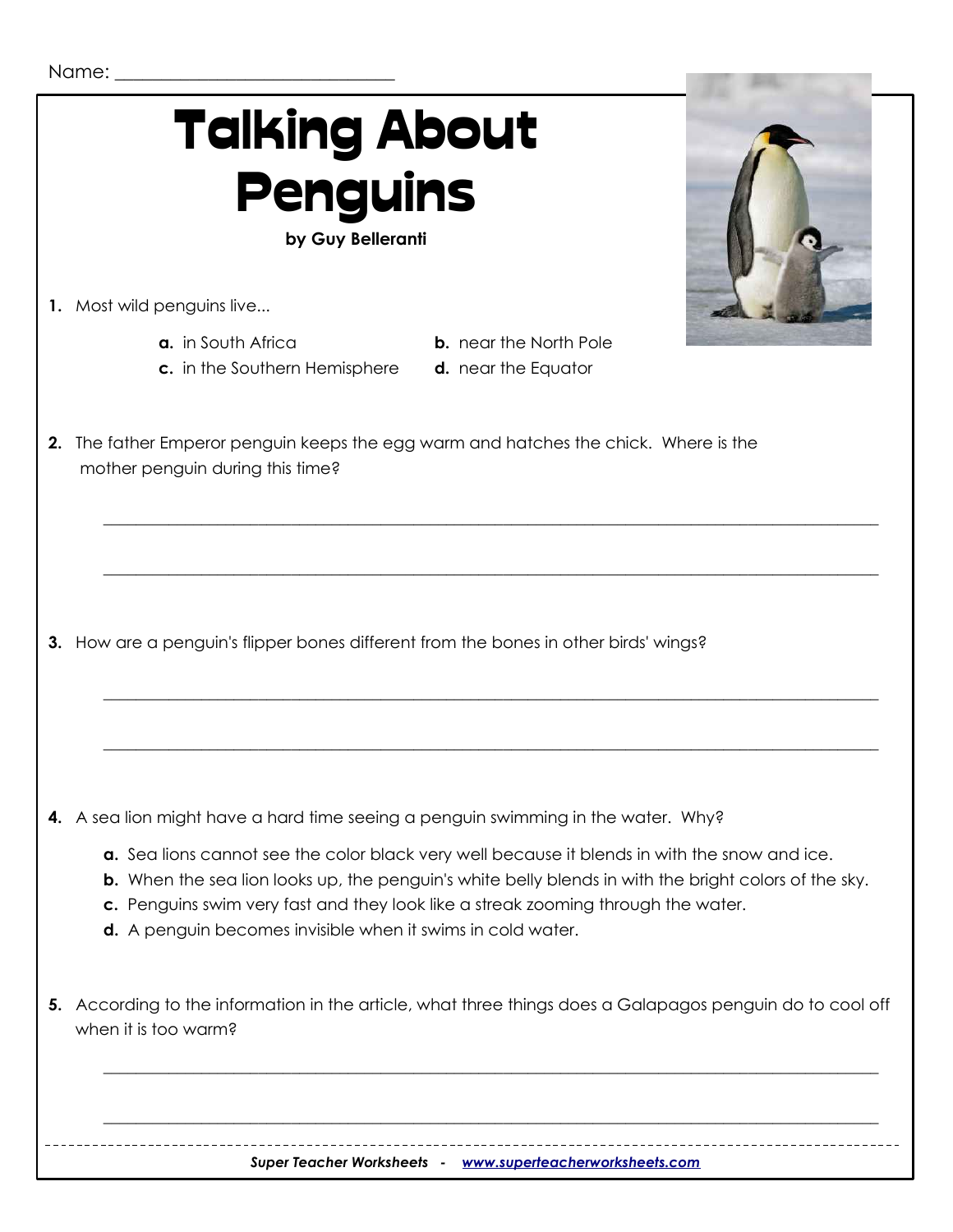| Name: |
|-------|
|       |

| <b>Talking About</b><br><b>Penguins</b><br>by Guy Belleranti                                                                                                                                                                                         |  |
|------------------------------------------------------------------------------------------------------------------------------------------------------------------------------------------------------------------------------------------------------|--|
| Fill in the missing letters to create a vocabulary word from the<br>article. Then write the full word on the line. Be sure you spell each<br>word correctly.                                                                                         |  |
| 1.<br>$\frac{1}{\sqrt{1-\frac{1}{2}}}$ u a t $\frac{1}{\sqrt{1-\frac{1}{2}}}$<br>hint: imaginary line around the center of the Earth                                                                                                                 |  |
| __ n d a __ _ _ e __ _ d<br>2.<br>hint: nearly extinct                                                                                                                                                                                               |  |
| 3.<br>$\frac{1}{\sqrt{1-\frac{1}{c}}}$ r c $\frac{1}{\sqrt{1-\frac{1}{c}}}$ s<br><b>hint:</b> killer whales                                                                                                                                          |  |
| $\frac{1}{\sqrt{1-\frac{1}{2}}}$ $\frac{1}{\sqrt{1-\frac{1}{2}}}$ $\frac{1}{\sqrt{1-\frac{1}{2}}}$ $\frac{1}{\sqrt{1-\frac{1}{2}}}$ $\frac{1}{\sqrt{1-\frac{1}{2}}}$ $\frac{1}{\sqrt{1-\frac{1}{2}}}$<br>4.<br>$\mathsf C$<br>hint: protect; keep in |  |
| 5.<br>___ a ___ __ n c i n ___<br>hint: keeping something steady so it does not fall                                                                                                                                                                 |  |
| 6.<br>$\frac{1}{\sqrt{2}}$ and $\frac{1}{\sqrt{2}}$<br><b>hint:</b> take heavy breaths to cool off                                                                                                                                                   |  |
| ____ e g___ r ___ i t a t ___ s<br>7.<br><b>hint:</b> spits up food that has been partly digested                                                                                                                                                    |  |
| Super Teacher Worksheets - www.superteacherworksheets.com                                                                                                                                                                                            |  |